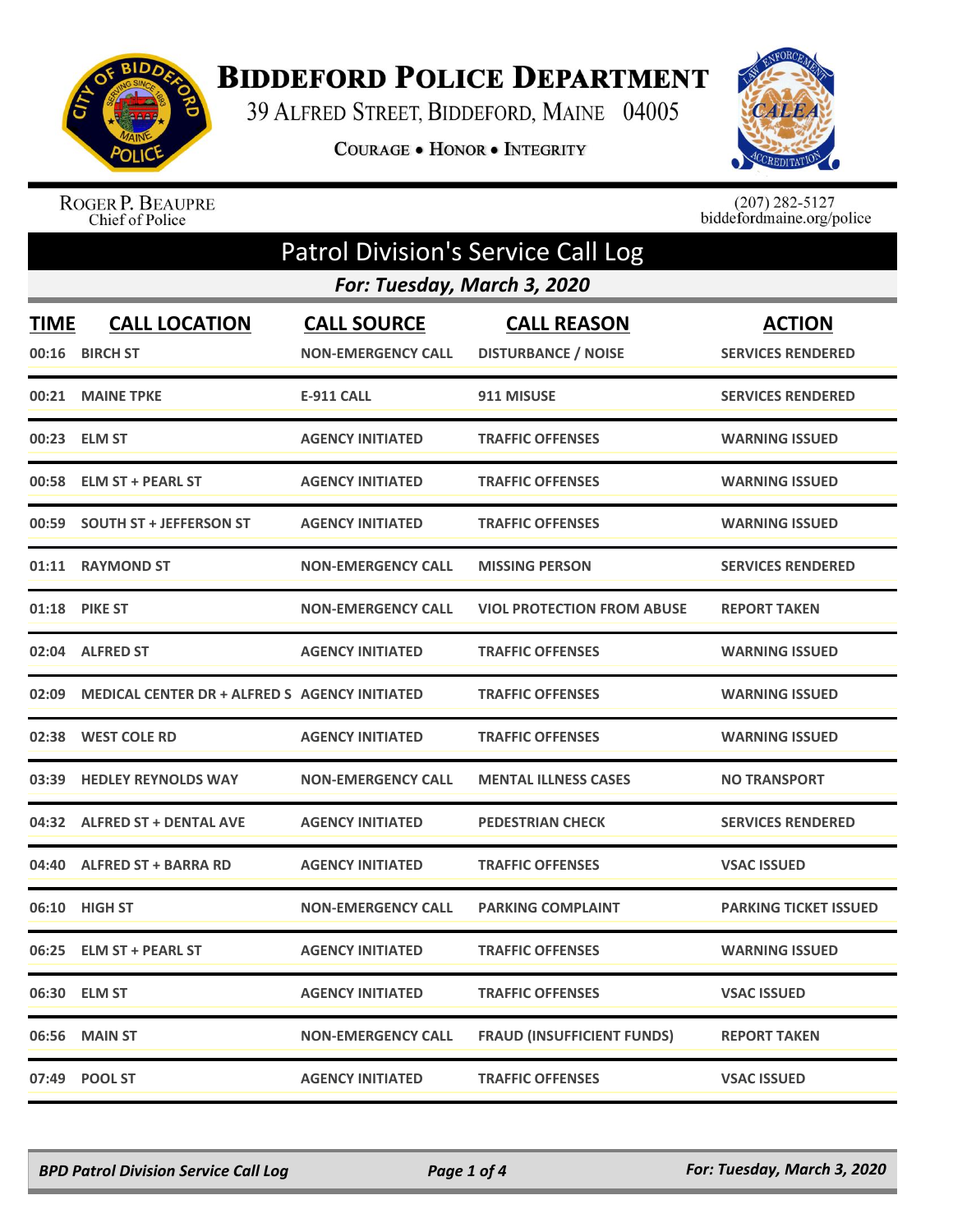| <b>TIME</b> | <b>CALL LOCATION</b><br>08:01 MAY ST | <b>CALL SOURCE</b><br><b>NON-EMERGENCY CALL</b> | <b>CALL REASON</b><br><b>PARKING COMPLAINT</b> | <b>ACTION</b><br><b>GONE ON ARRIVAL</b> |
|-------------|--------------------------------------|-------------------------------------------------|------------------------------------------------|-----------------------------------------|
|             | 08:02 BRISTOL ST                     | <b>AGENCY INITIATED</b>                         | <b>PAPERWORK</b>                               | <b>PAPERWORK NOT SERVED</b>             |
|             | 08:34 MAY ST                         | <b>AGENCY INITIATED</b>                         | <b>TRAFFIC OFFENSES</b>                        | <b>WARNING ISSUED</b>                   |
|             | 08:40 FREEMAN ST                     | <b>AGENCY INITIATED</b>                         | <b>PAPERWORK</b>                               | <b>PAPERWORK SERVED</b>                 |
|             | 08:44 SOUTH ST                       | <b>AGENCY INITIATED</b>                         | <b>TRAFFIC OFFENSES</b>                        | <b>VSAC ISSUED</b>                      |
|             | 08:57 CUTTS ST                       | <b>AGENCY INITIATED</b>                         | <b>PAPERWORK</b>                               | <b>PAPERWORK SERVED</b>                 |
|             | 09:09 ALFRED ST                      | <b>E-911 CALL</b>                               | 911 MISUSE                                     | <b>WARNING ISSUED</b>                   |
|             | 09:20 VICTORY AVE                    | <b>AGENCY INITIATED</b>                         | <b>PAPERWORK</b>                               | <b>NEGATIVE CONTACT</b>                 |
|             | 09:21 LINDALE AVE                    | <b>NON-EMERGENCY CALL</b>                       | <b>CIVIL COMPLAINT</b>                         | <b>CIVIL COMPLAINT</b>                  |
|             | 09:26 ELM ST                         | <b>NON-EMERGENCY CALL</b>                       | <b>WARRANT ARREST</b>                          | <b>NEGATIVE CONTACT</b>                 |
|             | 09:38 ALFRED ST                      | <b>WALK-IN AT STATION</b>                       | <b>PAPERWORK</b>                               | <b>SERVICES RENDERED</b>                |
|             | 10:11 MAY ST                         | <b>NON-EMERGENCY CALL</b>                       | <b>ARTICLES LOST/FOUND</b>                     | <b>SERVICES RENDERED</b>                |
|             | <b>10:12 MAIN ST</b>                 | <b>NON-EMERGENCY CALL</b>                       | <b>TRESPASSING</b>                             | <b>SERVICES RENDERED</b>                |
| 10:13       | <b>MAIN ST</b>                       | <b>E-911 CALL</b>                               | <b>TRESPASSING</b>                             | <b>GONE ON ARRIVAL</b>                  |
|             | 10:32 SOUTH ST                       | <b>RADIO</b>                                    | <b>BLASTING</b>                                | <b>NO ACTION REQUIRED</b>               |
|             | 10:39 HUBERT ST                      | <b>WALK-IN AT STATION</b>                       | <b>DOMESTIC COMPLAINTS</b>                     | <b>REPORT TAKEN</b>                     |
|             | 10:48 WENTWORTH ST                   | <b>NON-EMERGENCY CALL</b>                       | <b>ANIMAL COMPLAINT</b>                        | <b>SERVICES RENDERED</b>                |
|             | 10:57 ALFRED ST                      | <b>NON-EMERGENCY CALL</b>                       | <b>BICYCLE COMPLAINT</b>                       | <b>SERVICES RENDERED</b>                |
|             | 11:45 ALFRED ST                      | <b>NON-EMERGENCY CALL</b>                       | <b>COURT ORDERED CHECK IN</b>                  | <b>SERVICES RENDERED</b>                |
|             | <b>11:46 MAIN ST</b>                 | <b>NON-EMERGENCY CALL</b>                       | <b>CHECK WELFARE</b>                           | <b>TRANSPORT TO HOSPITAL</b>            |
|             | 11:51 GUINEA RD                      | <b>AGENCY INITIATED</b>                         | <b>TRAFFIC OFFENSES</b>                        | <b>WARNING ISSUED</b>                   |
|             | 12:13 POOL ST                        | <b>AGENCY INITIATED</b>                         | <b>TRAFFIC OFFENSES</b>                        | <b>WARNING ISSUED</b>                   |
|             | 12:18 PARKVIEW CT                    | <b>WALK-IN AT STATION</b>                       | <b>THEFT</b>                                   | <b>SERVICES RENDERED</b>                |
|             | 12:24 POOL ST                        | <b>AGENCY INITIATED</b>                         | <b>TRAFFIC OFFENSES</b>                        | <b>VSAC ISSUED</b>                      |
|             | 13:01 PROSPECT ST + BELMONT AVE      | <b>AGENCY INITIATED</b>                         | <b>ANIMAL COMPLAINT</b>                        | <b>WARNING ISSUED</b>                   |

*BPD Patrol Division Service Call Log Page 2 of 4 For: Tuesday, March 3, 2020*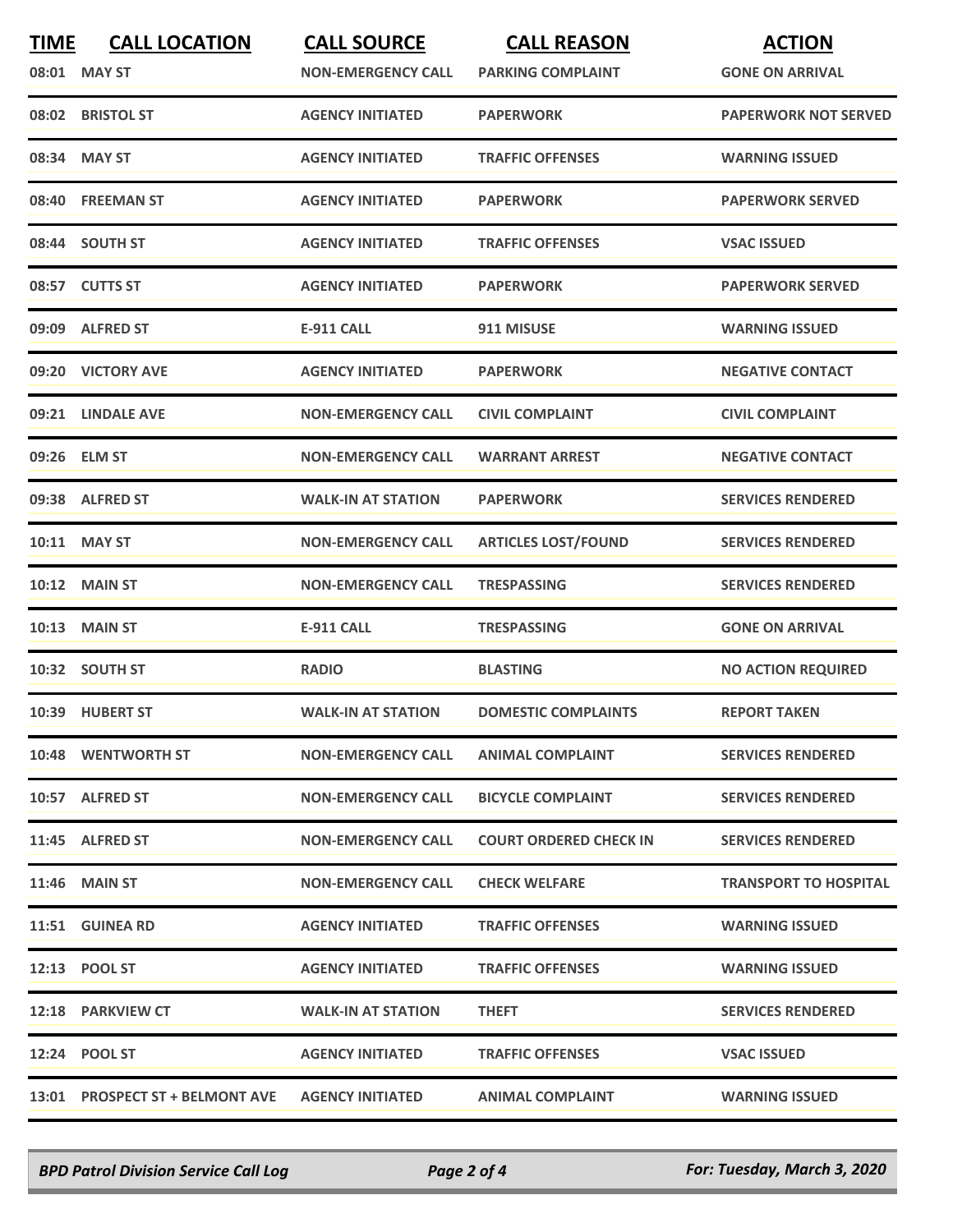| <b>TIME</b> | <b>CALL LOCATION</b><br>13:16 HARRISON AVE | <b>CALL SOURCE</b><br><b>NON-EMERGENCY CALL</b> | <b>CALL REASON</b><br><b>ANIMAL COMPLAINT</b> | <b>ACTION</b><br><b>SERVICES RENDERED</b> |
|-------------|--------------------------------------------|-------------------------------------------------|-----------------------------------------------|-------------------------------------------|
|             | 13:26 POOL ST                              | <b>AGENCY INITIATED</b>                         | <b>TRAFFIC OFFENSES</b>                       | <b>VSAC ISSUED</b>                        |
|             | 13:36 HUBERT ST                            | <b>WALK-IN AT STATION</b>                       | <b>PAPERWORK</b>                              | <b>SERVICES RENDERED</b>                  |
|             | 13:39 POOL ST                              | <b>AGENCY INITIATED</b>                         | <b>TRAFFIC OFFENSES</b>                       | <b>WARNING ISSUED</b>                     |
|             | 13:51 POOL ST                              | <b>AGENCY INITIATED</b>                         | <b>TRAFFIC OFFENSES</b>                       | <b>VSAC ISSUED</b>                        |
|             | 14:03 ELM ST                               | <b>WALK-IN AT STATION</b>                       | <b>VIOL PROTECTION FROM ABUSE</b>             | <b>NO ACTION REQUIRED</b>                 |
|             | 14:07 POOL ST                              | <b>AGENCY INITIATED</b>                         | <b>TRAFFIC OFFENSES</b>                       | <b>WARNING ISSUED</b>                     |
|             | 14:17 POOL ST                              | <b>AGENCY INITIATED</b>                         | <b>TRAFFIC OFFENSES</b>                       | <b>WARNING ISSUED</b>                     |
|             | 14:22 MAPLEWOOD AVE                        | <b>RADIO</b>                                    | <b>ELECTION POLLS</b>                         | <b>NO VIOLATION</b>                       |
|             | 14:31 ALFRED ST                            | <b>OTHER</b>                                    | <b>TRAINING DISPATCH</b>                      | <b>NO ACTION REQUIRED</b>                 |
|             | 14:33 ALFRED ST                            | <b>WALK-IN AT STATION</b>                       | <b>PAPERWORK</b>                              | <b>PAPERWORK SERVED</b>                   |
|             | 15:07 TWIN ISLAND DR                       | <b>AGENCY INITIATED</b>                         | <b>ANIMAL COMPLAINT</b>                       | <b>WARNING ISSUED</b>                     |
|             | 15:24 HUBERT ST                            | <b>AGENCY INITIATED</b>                         | <b>PROTECTION FROM ABUSE SERVIC</b>           | <b>PAPERWORK SERVED</b>                   |
|             | 15:38 FERRY LN                             | <b>E-911 CALL</b>                               | 911 MISUSE                                    | <b>SERVICES RENDERED</b>                  |
|             | 15:40 ALFRED ST                            | <b>NON-EMERGENCY CALL</b>                       | <b>TRAINING DISPATCH</b>                      | <b>NO ACTION REQUIRED</b>                 |
|             | 15:43 STATE ST                             | <b>NON-EMERGENCY CALL</b>                       | <b>CHECK WELFARE</b>                          | <b>CIVIL COMPLAINT</b>                    |
|             | 15:46 CHARLES AVE                          | <b>NON-EMERGENCY CALL</b>                       | <b>WEAPONS</b>                                | <b>SERVICES RENDERED</b>                  |
|             | 15:47 BARRA RD                             | <b>NON-EMERGENCY CALL</b>                       | <b>SUSPICION</b>                              | <b>SERVICES RENDERED</b>                  |
|             | 15:48 WEST LOOP RD                         | <b>E-911 CALL</b>                               | <b>DISTURBANCE / NOISE</b>                    | <b>SERVICES RENDERED</b>                  |
|             | 15:58 KEELY WAY                            | E-911 CALL                                      | 911 MISUSE                                    | <b>NO ACTION REQUIRED</b>                 |
|             | 16:00 SOUTH ST                             | <b>NON-EMERGENCY CALL</b>                       | <b>ILLEGAL DUMPING</b>                        | <b>NEGATIVE CONTACT</b>                   |
|             | 16:02 CLEAVES ST                           | <b>NON-EMERGENCY CALL</b>                       | <b>PARKING COMPLAINT</b>                      | <b>NO ACTION REQUIRED</b>                 |
|             | 16:20 MAIN ST                              | <b>NON-EMERGENCY CALL</b>                       | <b>WEAPONS</b>                                | <b>REPORT TAKEN</b>                       |
|             | 16:32 MARION AVE                           | <b>AGENCY INITIATED</b>                         | <b>TRAFFIC OFFENSES</b>                       | <b>WARNING ISSUED</b>                     |
|             | 17:13 HUBERT ST                            | <b>NON-EMERGENCY CALL</b>                       | <b>CIVIL COMPLAINT</b>                        | <b>CIVIL COMPLAINT</b>                    |

*BPD Patrol Division Service Call Log Page 3 of 4 For: Tuesday, March 3, 2020*